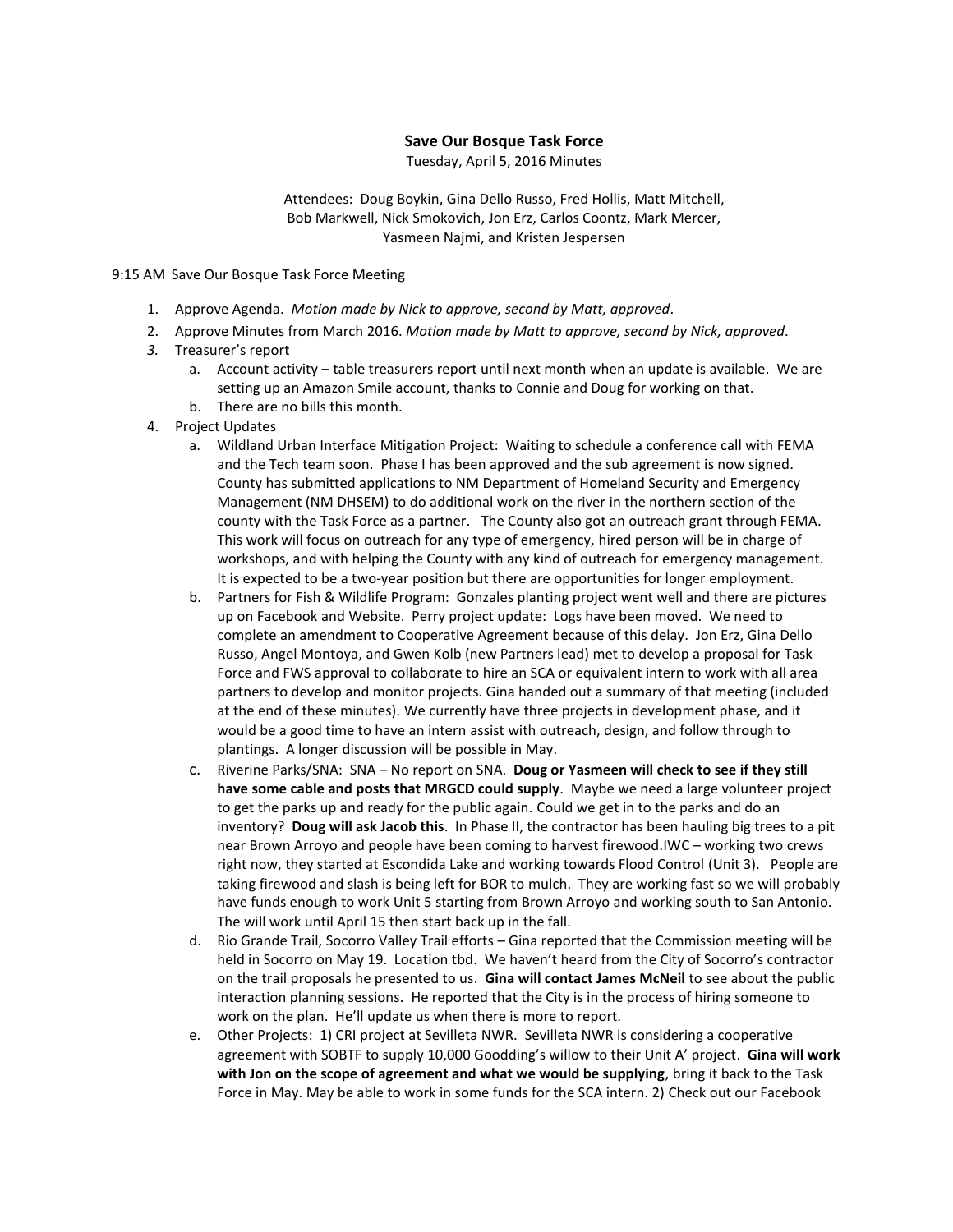page. The site will be focusing on one of our river parks to highlight the different parks. 3) Website – **Gina is going to look at verbiage on the website**. New pictures will be taken of all the parks this spring, San Antonio School will go out to clean their park before it is highlighted. 4) Fred announced that their office and other cooperators would be putting on a program on May 7, National Wildfire Awareness Day. Should be a great celebration – food supplied. Maybe the Task Force could put a booth out for the day.

5. Tamarisk Coalition (TC), Kristen Jespersen, presented a fundraising campaign that TC has designed to help watershed partners like ours build their capacity in monitoring, maintenance, and outreach to complement on the groundwork. TC is a regional organization that provides a suite of different services including invasive plant control and restoration, which focuses on riparian restoration. They host a regional conference each year. They monitor the leaf beetle and inform land managers about the beetle. In their experience, soft costs are not funded through usual sources. They are trying to attract funders like foundations and local governments to provide regional and local donations into the watershed groups. 2 million dollar fundraising goal through the Restore Our Rivers campaign, 9 watershed groups in 5 states with 70% of funds going to them and some used to hiring contractors. They hope to attract donors that are regional in scope. Remainder goes into their reserve, \$250,000. January to June is planning phase, in June begin what they call the "quiet phase." Public campaign begins in October of this year, the action phase. Example of a similar model is the National Forest Foundation. Restore our Rivers fund is reaching for larger capacity with this campaign. TC wants to invest in our partnerships. There are eight other partnerships in four other states. The goal is to build up opportunities for us to work with and build a diversified portfolio. TC will help us bring in regional donations, and assist us with our messaging, we provide a 30% match over 2 years, funds distributed in March of 2017 and 2018. We would need to raise ~\$15,000 by March of 2017 for the first year's funds. We need to assign a point person, help provide testimonials, success stories, attend fundraising events, help identify speakers, get people out on the river, probably the most time intensive responsibility, coordination: routine calls, coordinating outreach and regional donors, work with Chamber to discuss economic piece, helping to come up with a media campaign for our efforts, a unified front. Point person would also help them develop a profile of our efforts. TC will assist us through distribution of funds, types of match donations by individuals, foundations, local government, and fee for service dollars. Question: We work locally but are impacts are felt regionally, what do you suggest we use as our Impacted Area?

Response: We can stay with our designated reach, and then discuss the larger landscape that we do affect with our work.

Question: How much time will the Task Force be contributing to fundraising as compared to the TC assistance with fundraising?

Response: TC is hoping this plugs into goals we have already, and into our fundraising priorities, they don't want to detract from on the ground, additive in some ways, gives us the opportunity to hire and get the capacity building to continue this added benefits of our efforts. There isn't a set estimate of hours, example: monitoring is hard to fund through the usual grants but very important to overall success, there will likely be more capacity needed to get the funds required, but TC can help us research potential funders, can help with events, hope to benefit us by making their support additive.

Question: Is this the first time TC is embarking in this? They do collaborate and serve as lead fundraiser in partnerships but this is the largest private funding drive they have launched.

Response: This will bring in approximately \$200,000 of flexible funding to each of the groups, this allows for a lot of capacity to these groups. Lots of up front work, but once we are going we should look at how to sustain these efforts.

Question: Have they already hired a campaign coordinator?

Response: Yes, and this person is already working with some of the groups. There will be training opportunities as well along the way.

Question: How far behind are we?

Response: May be two months behind. Groups are at different places, the pre-applications were due in February, some have already put together fundraising plans. More focused calls after we get application in to get us going.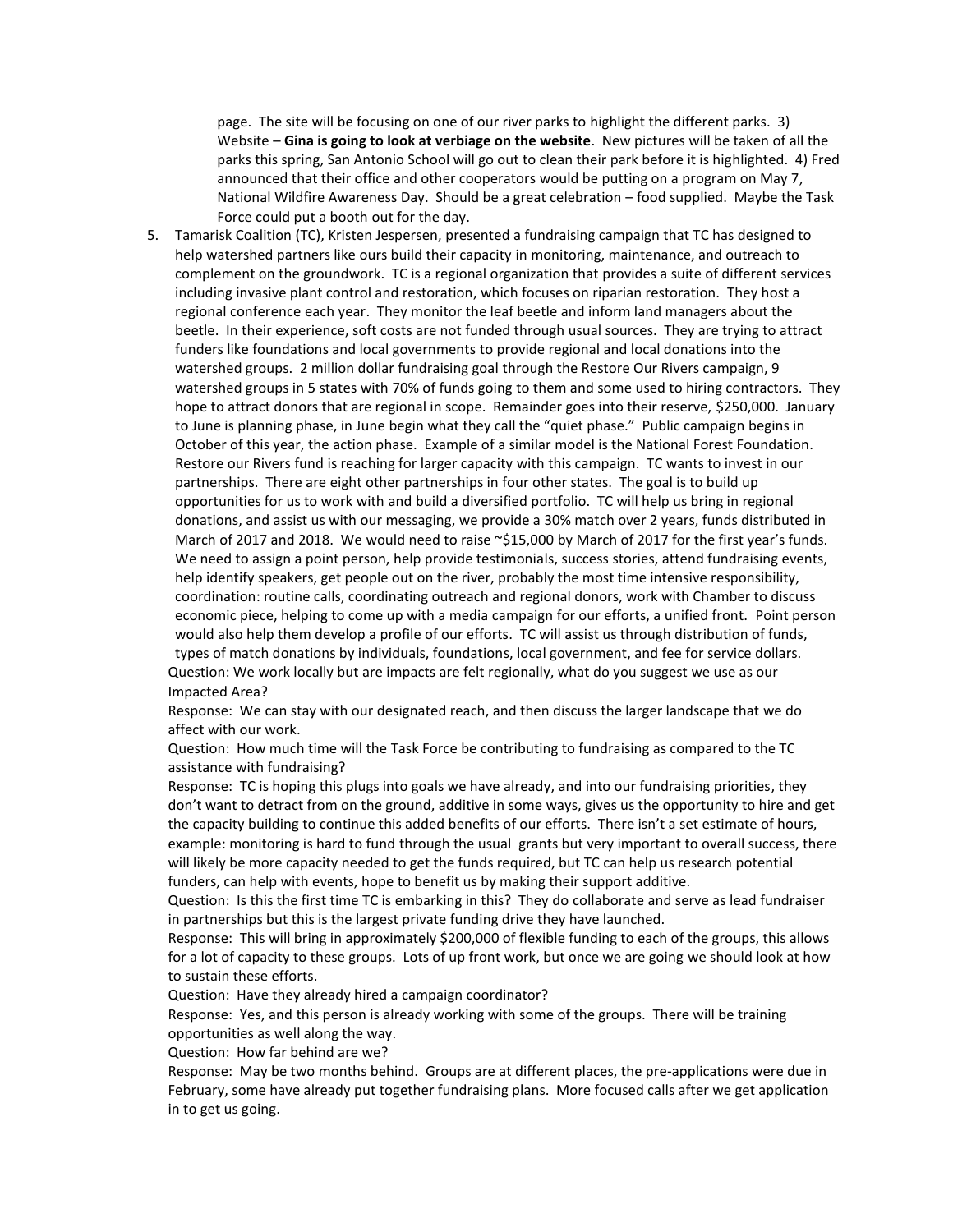Comment: If for some reason you can't raise the first match required, they are willing to be flexible with the first years fundraising if we need to. No penalty if we have a hard time raising the first round. They want the money to go out to us right away.

Our priorities: Monitoring funds is one priority, maintenance as a priority, building local workforce to do monitoring and maintenance, ongoing outreach to promote funding and endowments, fund a director that will take on: tasks to be determined.

Question: Estimate of maintenance and reasonable dollars needed over the long run.

Response: Developed through discussions.

*Matt a motion and Yasmeen as second, that we pursue the TC partnership with a review of the MOA involved. Passed with Nick as proxy to Fred, Connie absent.*

- 6. Update on Fire Danger tabled
- 7. Public meeting planning tabled
- 8. Other agenda items 1) Fire season could be intense in the months to come, let's keep it on the agenda in case we need to get ahead of things. County has 14 wildland units so they are now geared up with staff to cover it. 2) Doug reported a potential fundraising opportunity through Amazon Smile. A motion was made to accept that we share required financial information to Amazon Smile and PayPal? *Matt made the motion, Nick seconded, approved.* 3) Gina reported that Adventure Partners Ecotours had contacted her about offering the Jornada Bat Cave as fundraiser again this year. Board decided to do this event again this year; Gina will get with the company for details.
- 9. Calendar items City Water Conservation Plan public meeting April 6, 5 pm at City Council chambers. Bosque trash pickup day is on April 22, Earth Day! San Antonio Park rendezvous and work both north and south from here. Next Task Force meeting is on May 3. May 7, which is National Wildfire Awareness Day, the County is having an event at the Plaza. Send Jon Facebook items.
- 10. Individual Reports Fred reported on a WUI conference in Silver City last week, Nick attended too. Very well done in terms of organization. Next year they are having it closer to home.
- 11. Adjourn: *At 11:20 AM, Matt made a motion to adjourn, second by Nick, approved.*

Potential Partnership for Interns in the Middle Rio Grande Bosque March 30, 2016 Meeting Notes Sevilleta NWR

Attendees: Jon Erz, Gwen Kolb, Gina Dello Russo, Angel Montoya Invited but not able to attend: Kevin Cobble, Kathy Granillo, Doug Boykin Background information:

- Student Conservation Association (SCA) stipend from \$80 to \$160, and Americorp award, and housing. SCA has a lot of overhead, but they handle the workmans comp, insurance. This is one avenue to consider.
- SCA interns are supposed to be assisting with projects, not the lead.
- Mentorship is a responsibility, but with many of us that should work well.
- Learning opportunities for a new generation of conservation professionals.

## Idea of Internships in Middle Rio Grande

Tasks for Interns:

- Assist Partners projects
- Assist with Task Force projects
- Delineate the boundaries of project
- Monitoring